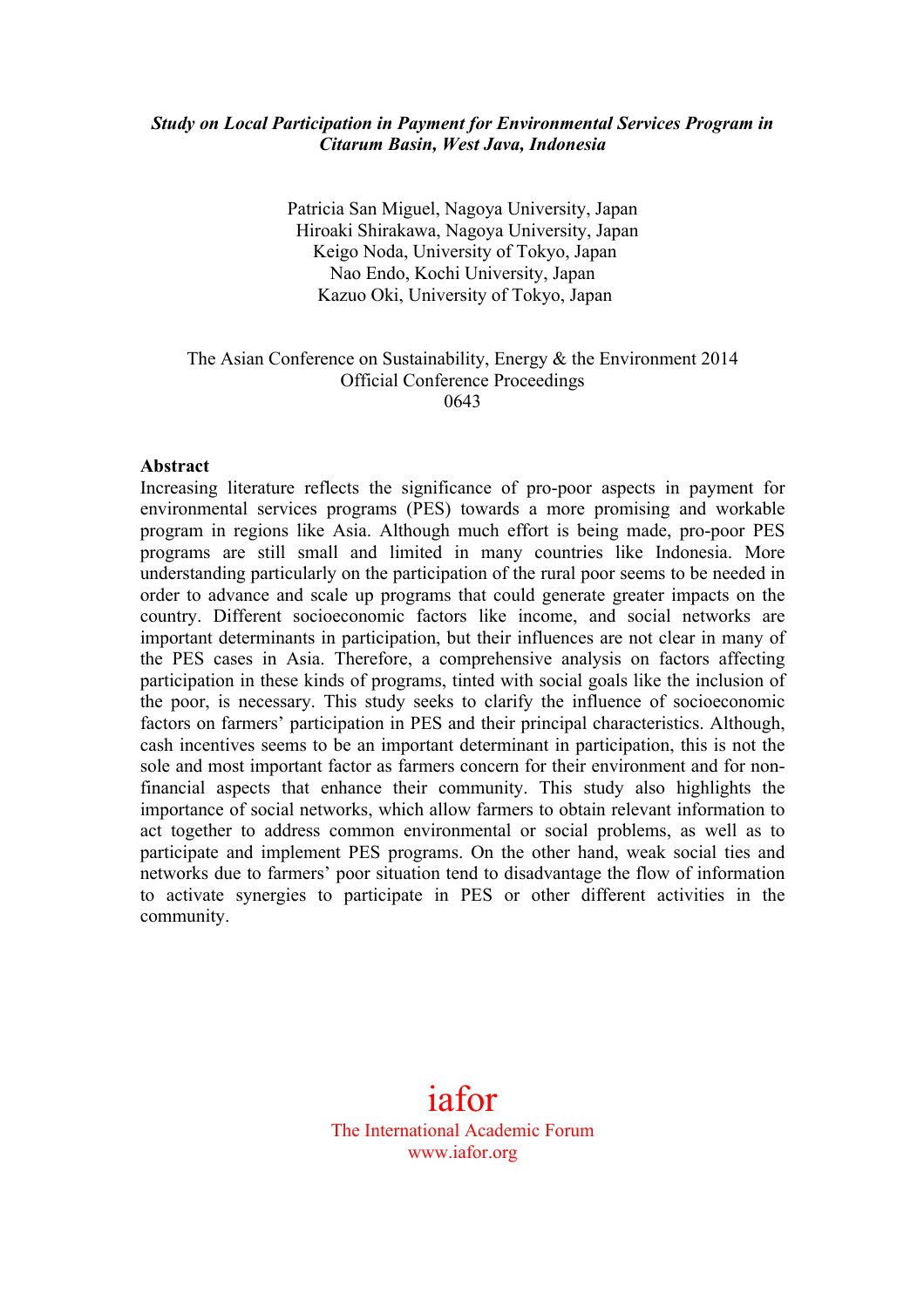## **Introduction**

In Indonesia, agriculture system is very diverse due to its different demographic characteristics, where upland areas' major agricultural systems include intensive farming, among others. Depending how agriculture systems are managed, they can produce positive or negative externalities to the environment. In the case of the intensive vegetable upland farming, distributed on steep slopes with high chemical inputs, negative externalities are common, affecting flood control and water quality and quantity in the downstream areas due to soil erosion and sedimentation, and fertilizers' pollution. This system also affects environmental services like carbon sequestration, and biodiversity. It is well recognized that population pressure and poverty are important forces of overuse of steep land for agriculture, among others (Agus, & Manikmas, 2003).

Java is characterized by intensive farming systems; example of negative externalities due to such systems is found in the Citarum Basin, area characterized by its critical environmental degradation. This basin figures significantly in the overall concerns of watershed management in Indonesia. The upper area of the Citarum basin within the Bandung district is characterized by pervasive upland farming and harvest practices that lack adequate cover and protection from soil erosion. Upland farming expanded from 6,000 hectares (ha) in 1992 to 37,000 ha in 2001. This has come mostly at the expense of primary forests, which declined from 35,000 ha in 1992 to 19,000 ha in 2001, constituting more than 40% reduction. Meanwhile, urban settlements also expanded through the conversion of surrounding fields (ADB, 2007). In the last ten years, land conversion has reached almost 80% in the Citarum watershed, consequently intensifying land degradation problems, sedimentation, and water contamination, as well as increasing the frequency and severity of natural disasters, such as landslides and floods (LPM Equator, 2012; ADB, 2007; Munawir & Vermeulen, 2007).

Upland cropping system has been recognized as the system with the highest soil loss because of minimum soil protection by crops most of the year, compared to others systems as rubber plantations, agroforestry, paddy fields, shrubs and tea plantations (Agus & Manikmas, 2003). Data on erosion due to steep slope vegetable farming is abundant. In fact, erosion and sedimentation control, and flood mitigation have been central targets of the national re-greening and reforestation programs. However outcomes of these programs have fell below expectations. In the presence of ecosystem alterations that have triggered a series of negative impacts affecting human well-being, one option for environmental recovery in the basin is payment for environmental/ecosystem services (PES). PES is a market-approach instrument based on the principle of "beneficiary pays" rather than "polluter pays." The scheme consists of offering incentives, commonly cash payments, to farmers, landowners, or others entrusted, in return, with protecting or enhancing the ecosystem and thus providing an environmental service (ES). This promising tool for environmental conservation, expected to be more cost-effective than indirect financing approaches and accessible for multi-stakeholder participation (Kosoy, Martinez-Tuna, Muradian, & Martinez-Alier, 2007), has produced successful results in some Latin American countries, like Costa Rica. As a result, there is a growing interest in PES, evidenced through an increasing number of projects being implemented around the world. In Indonesia there are about eight recognizable PES programs nation wide, and two of them are located in the Citarum basin. Efforts towards understanding PES schemes in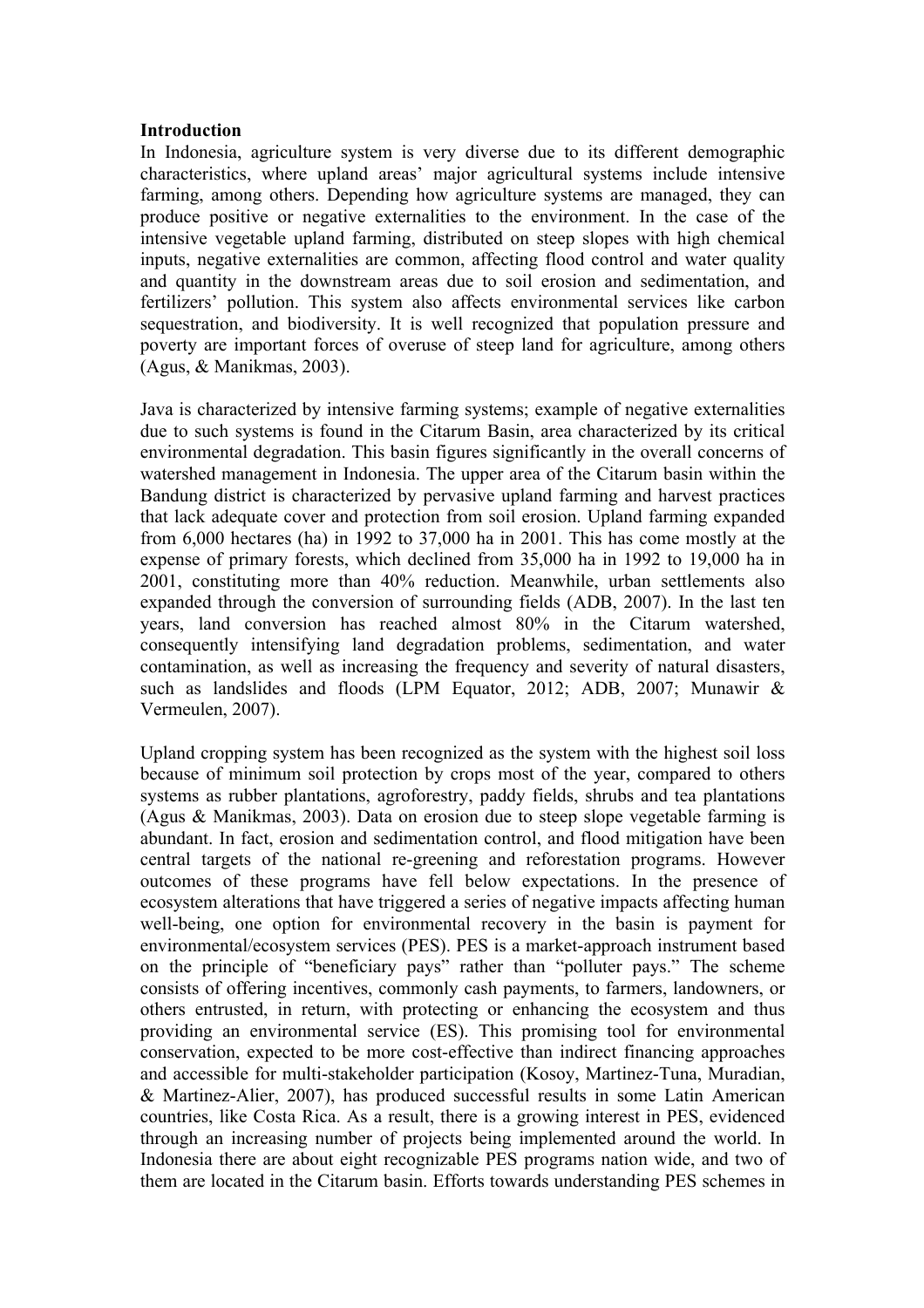the Asian region where programs are still small and limited are increasing.

PES have attracted substantial interest from the academia as well as from policymakers, as a mechanism for achieving conservation on private land (Engel et al., 2008; Wunder et al., 2008;). Literature in the environmental field emphasizes that "biodiversity and landscape are often more effectively approached on a scale greater than that of a single farm" (OECD, 2013,14), referring to synchronized measures to cooperate and act together in what is called collective action; as the bigger the engagement the bigger the impacts. However, the voluntary nature of PES schemes "means that the desired socially-efficient outcomes will depend on the sufficient enrollment of landowners in the relevant programs, and the fulfillment of their management requirements (Mulan & Kontoleon, 2012). This implies that it is necessary to understand the factors that determine landholders participation, while understanding who participates and why can facilitate program's design improvement.

This study seeks to clarify the influence of socioeconomic factors on farmers participation in PES and farmers' principal characteristics by answering what variables influence participation in PES? This study focuses on a first stage and necessary descriptive analysis based on primary data through a survey conducted in March, 2014. Survey included 30% of farmers' population, representing a total of 146 farmers, in addition to 25 PES farmer participants (of a total PES population of 35 members), for a total sample of 173 farmers. Further analysis is encouraged and to be continued by the authors.

## **Empirically based literature: determinants for participation in PES**

There are diverse variables influencing participation in agri-environmental programs and in PES, which are being summarized in table 1. The review includes studies (Knowler & Bradshaw, 2007) based on quantitative approaches via logistic (logit) and probit regression from a total of 23 papers that seeks to explain farmers' adoption of particular agricultural innovations, and 5 papers based on participation in PES programs.

| <b>About Farmer</b> | <b>About Farm</b>     | <b>External Factors</b> |
|---------------------|-----------------------|-------------------------|
| $-$ Age             | - Land size           | - Source of information |
| - Education         | - Management system   | (e.g.: other farmers,   |
| $-$ Off-farm income | - Farm title;         | media)                  |
| - Debt levels       | - Types of crops;     | - Membership in         |
| - Access to         | - Expected price of   | organizations           |
| information         | their crop;           | - Extension/technical   |
| - Assets            | - Payments offered    | assistance              |
| $-$ Health          | - Slope               |                         |
| - Experience        | - Distance to paved   |                         |
| - Gender            | road                  |                         |
|                     | - Distance to market  |                         |
|                     | - Available machinery |                         |

Table 1: Summary of variables influencing participation in agri-environmental programs and in PES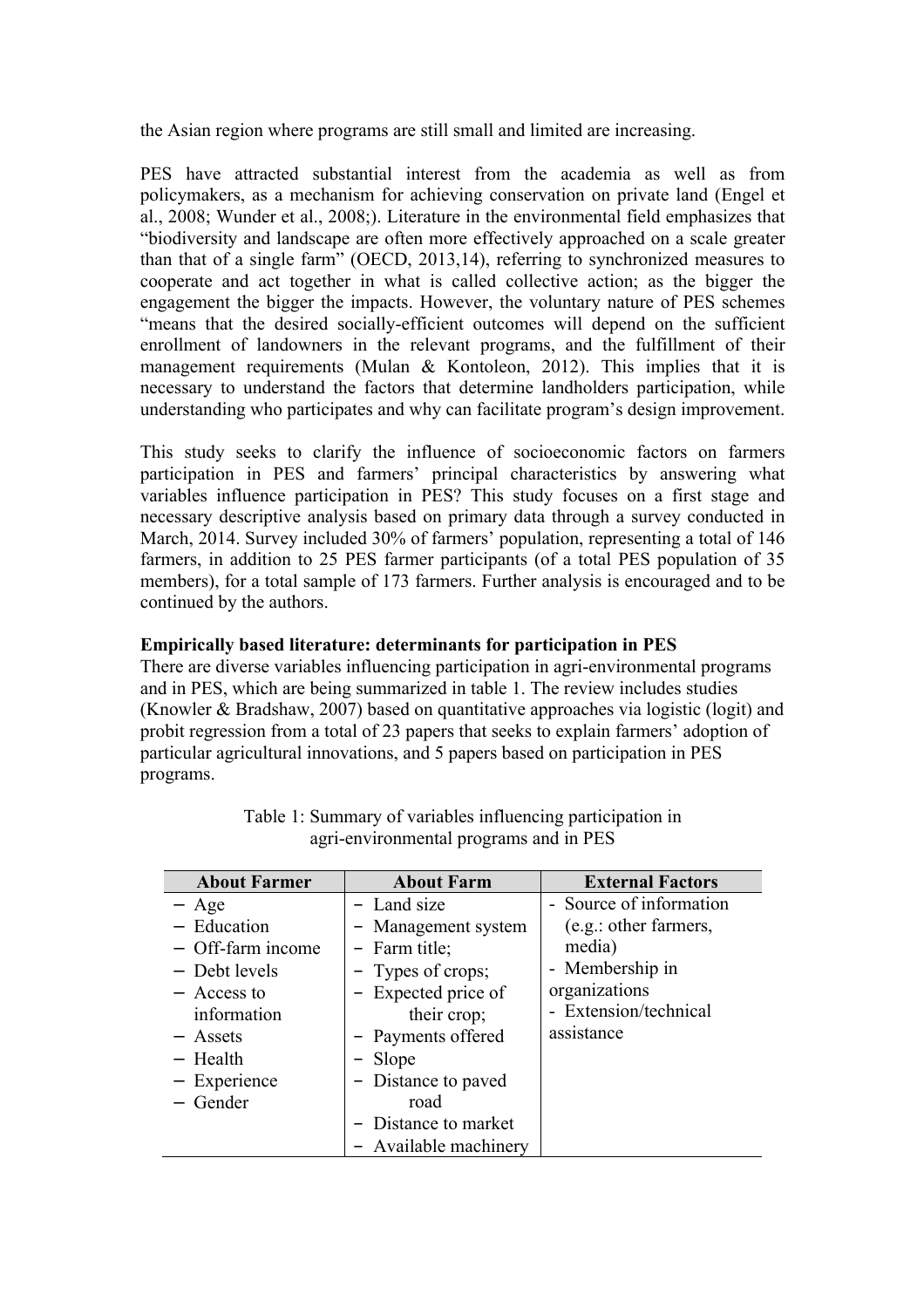Source: Knowler & Bradshaw, 2007; Mulan & Kontoleon, 2012; Zbinden & Lee, 2005; Arriagada, Sills, Pattanayak & Ferrarro, 2009; Ma, Swinton, Lupi & Jolejole, 2010; Jolejole, Swinton & Lupi 2009.

Studies regarding agricultural innovations and agri-environmental programs based on quantitative approach with samples ranging from 43 to 1425 landholders in various countries like United States (13 studies), Canada (3 studies), Latin America (Panama, Peru, Honduras)(3 studies), and Africa (Rwanda, Nigeria, Burkina Faso)(4 studies) generally show the following remarks in their findings:

- Financial viability is an important consideration and may limit interest and therefore participation.
- Other non-financial factors may be constraining further adoption, such as farmers' knowledge of conservation agriculture techniques or the availability of appropriate technologies.
- Social capital seems to be a more universally influential factor in conservation agriculture adoption. However due to limitation of the studies, they point towards further research into the influence of social capital.

Findings from studies focused on participation in PES programs also based on quantitative approach, present the following characteristics. A case study in China with small landholders involvement prove that participants tend to have higher incomes on average than non participants; participants also tend to have bigger land size (average 16 ha); and more remote villagers (distance from main road) are more likely to participate and to have more land enrolled. (Mulan & Kontoleon, 2012) On the other hand studies of PES conducted in Costa Rica demonstrate that none of the landowners participants depend on their farms to survive; legal issues also influence program participation (since land under PES is automatically protected by governmental organization which means that the property cannot be occupied by anyone); and people with high environmental awareness should be more inclined to participate, but interviews show that this is not important factor that influences participation (Arriagada, et al, 2009).

Costa Rica is a pioneer in PES among developing countries, which have provided important lessons regarding efficiency in PES programs to many Latin American countries like Mexico, Bolivia, and Brazil. However Costa Rica context is very distant from Asian realities, for example Zbinden & Lee (2005) describe that most participants hold a university degree, and were more likely to be urban-dwelling with an average income of US\$ 1,000, owning land size ranged from 35 to 100ha.

As opposed to the Latin American context, the Asian region depicts rural areas characterized by high poverty ratio and high population density, where there is a large number of farmers working on small size land areas. The Indonesian context presents farm size for most farmers in Java ranging "from 0.2 to 0.5 ha while in the outer islands it ranges from 0.3 to 3 ha" (Agus, & Manikmas, 2003, 4), and other aspects that do not match the Latin American context.

On the other hand, studies regarding community-based environmental management grounded on qualitative approach emphasize on social variables rather than the opportunity cost highlighted in studies based on quantitative approach with the principal objectives on efficiency. Bodin and Crona (2009), and Bremer (2014) agree with social networks as important predicting and denominator factor in PES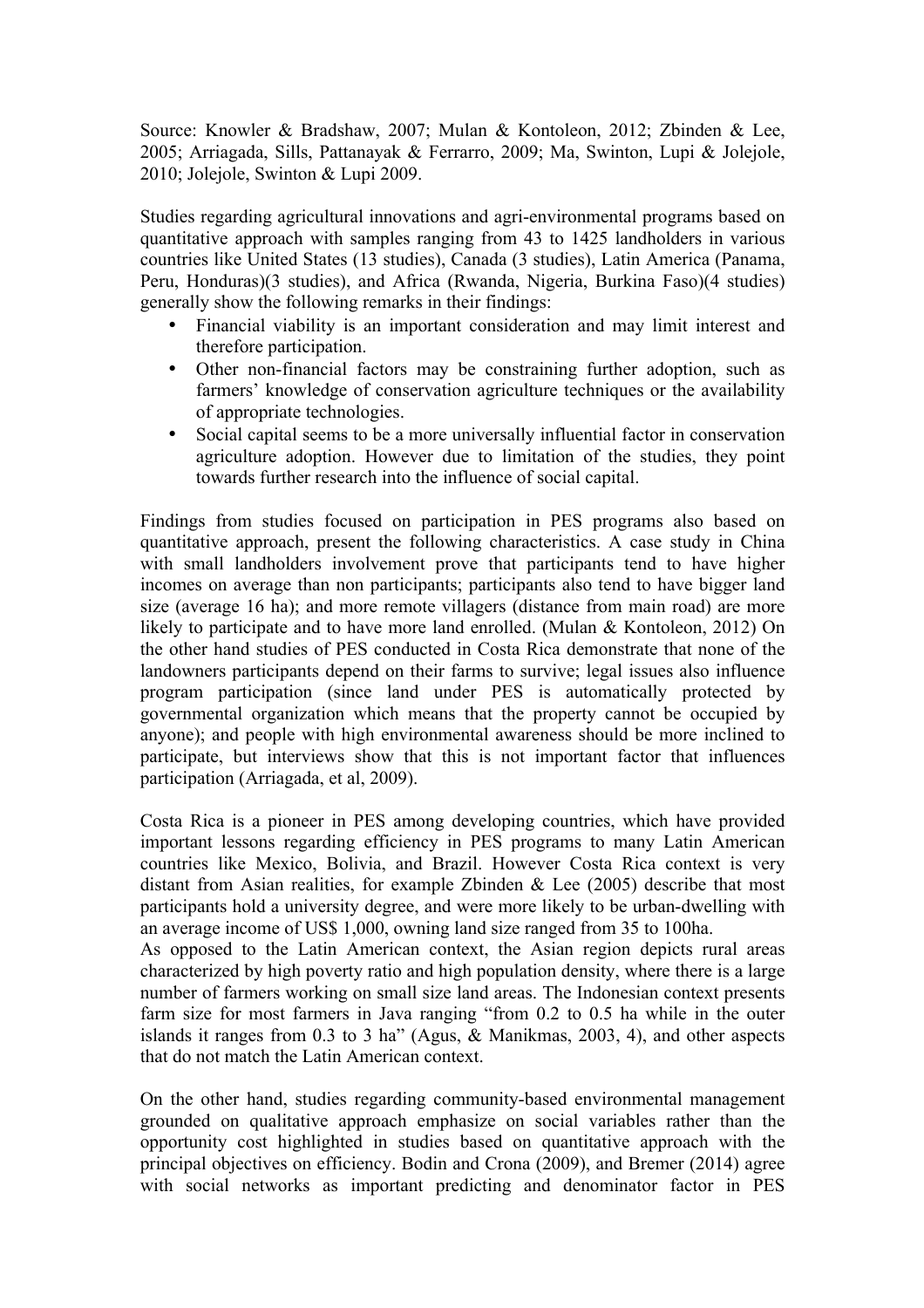participation, and in promoting sustainable development in PES programs. In some case studies, social networks were instrumental in people's awareness of and enrollment in PES. Other scholars like Lyon (2000) also emphasize the importance of social capital in resource management in a case study in Ghana. He shows that there is a wide range of circumstances where poor farmers develop cooperation or draw on existing networks, allowing them to enter into new markets and increase incomes. Boum, et al's (2008) work also shows social capital positive correlation with participation in community resource management (with the case study in India). Social Networks, generally referred as a set of links and ties among individuals or groups, and it is the most visible and clearly definable part of social capital, which along with norms and trust facilitate co-operation and co-ordination (Lyon, 2000). In the context of farmers communities, "social networks help farmers develop collective action, as well as to exchange information and leverage resources, as farmers are in favor of co-operating with their neighbors" (OECD, 2013, 12).

Different aspects influencing PES, whether financial or not, could be understand within the livelihood framework. Implementing hybrid forms of PES, like pro-poor PES particularly in Asia, implies limitations with the pure market approach, reason why different analytical lenses to look at PES are necessary. Muradian's (2013) argues that PES should be seen as an "incentive for collective action" (1155). PES has been presented as an alternative to traditional approaches, which has the potential to advance both conservation and rural livelihood development goals. Therefore, Hejnowicz, (2014) and other scholars point that it is necessary to jointly assess both environmental and social effects to ensure long-term PES validation and effectiveness. To this end, various papers use the sustainable livelihood approach (SLA) based on the capital framework.

The capital assets framework (SLA) that includes physical, natural, human, social and financial capital, has been used in diverse situations. Hejnowicz, et al, (2014) reviews 44 studies, which considered 23 PES programs. The main geographic focus was Latin America, which has historically been the main testing ground for PES. In general, studies assessed PES in terms of additionality (66%), livelihood sustainability (22%), and participation (20%). Hejnowicz emphasizes that the SLA may help reach an optimal balance between conservation and development outcomes. On the other hand, Leimona, (2011) studies about the livelihood impacts of PES in West Java, Indonesia; while McLennan, and Garvin (2012) uses SLA to evaluate landholders' access to livelihood resources. The latter findings point to the importance of locally tailored interventions that reach beyond the field of forest conservation and management. These would include interventions to strengthen rural peoples' access to resources needed to adapt livelihoods to changing socio-economic conditions.

Literature review implies that despite advances on the recognition on the importance of pro-poor or social aspects in Asia, there is no comprehensive analysis on the factors affecting participation (which may differs from Latin America and developed countries). Provision of practical lessons from case studies on PES participation is still insufficient, particularly in the Asian region. (Bremer, et al, 2014). Petherama and Campbell (2010) also highlight that PES studies have been largely addressed by economic, political and ecological perspectives, which are indeed important given the dependence of PES on market forces, however more attention is also needed on social aspects like the perceptions and preferences of local participants about PES, and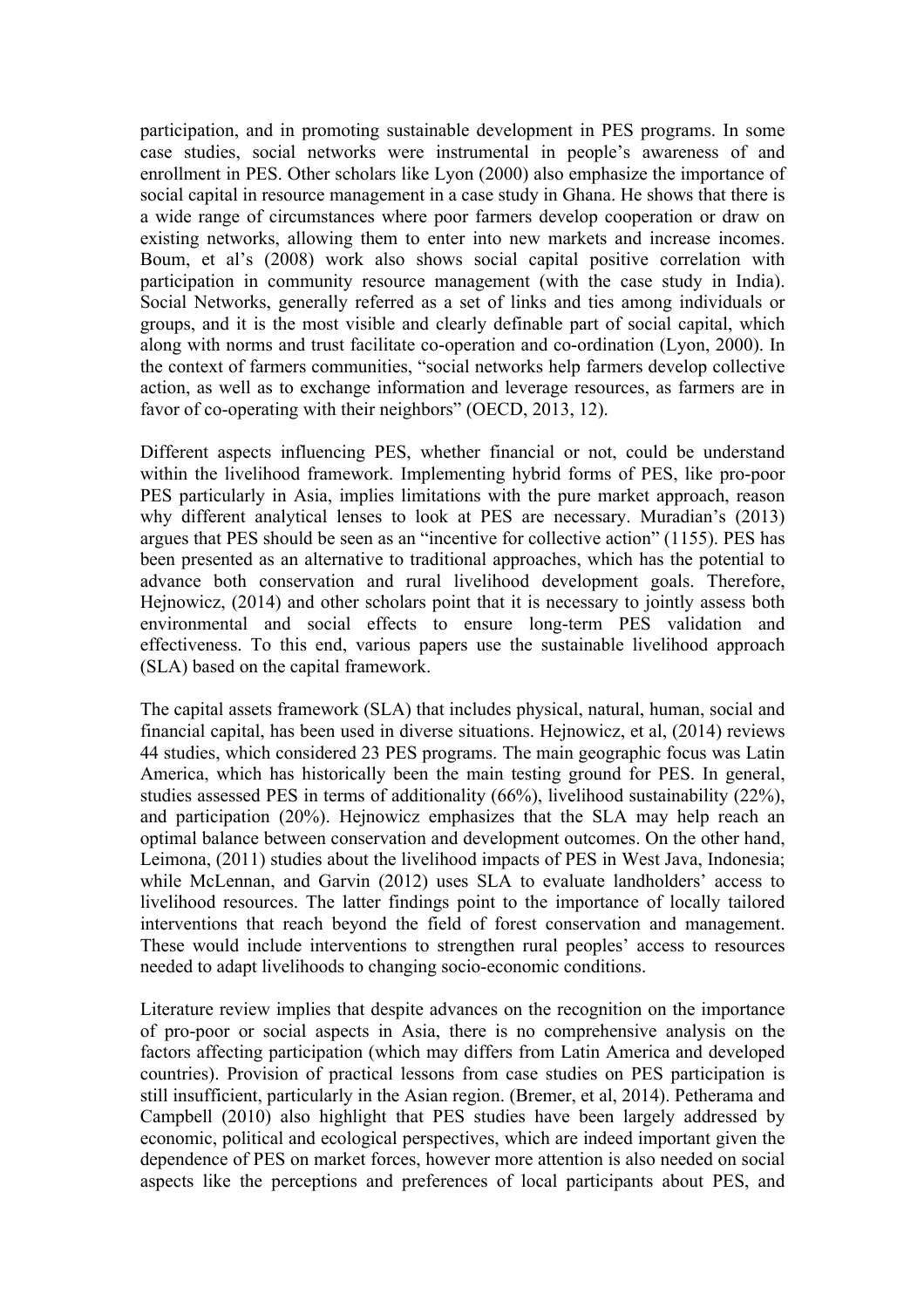characteristics and influence of different factors and actors. Furthermore, among different factors like education, income, social networks seems to be an important determinant in participation, but its influence is not clear in the case of PES in Indonesia and other Asian countries. Addressing such gaps in the literature would be essential to build up on current and increasing literature that intends to contribute to the knowledge and evidence that socio economic factors influence participation in PES programs in Asia and support the expansion/scale up of programs like the one in Indonesia.

# **Findings and Discussion**

## **Research Site and PES Program**

With the intention of improving water quality and watershed service for downstream users, the project identified as its main objective the reduction of erosion caused by agricultural farming in hilly areas. In terms of environmental conservation, shifting the land use to forests would be the most efficient way to reduce erosion. However, this is not a viable option due to the area's high population density and the role of agriculture as the inhabitants' main occupation; instead, the intercropping (agroforestry) of annual crops with trees was chosen. Suntenjaya village with an area of 4.55 km2, within the Lembang sub-district of the Bandung regency was deemed appropriate to address sedimentation and erosion problems and was selected for PES scheme development. The PES project was initiated through the support of an Indonesia NGO (LP3ES) known as the Institute for Social and Economic Research, Education and Information (In Indonesian: Lembaga Penelitian, Pendidikan dan Penerangan Ekonomi Sosial) initiated in 2009.

## **Income (part of financial capital)**

Income regarded as one of the most important variables in most of the studies of participation in environmental programs, including PES, is also accounted in this study as an indicator of financial capital. Based on a descriptive analysis PESparticipants may have a slightly higher income than non-participants. However the difference between the groups is not as significant as revealed in other studies. Further analysis is needed in order to understand how significant income is as a determinant for PES participation. Other indicators like assets, debts, savings and so forth part of the financial capital will also strengthen the view on the financial aspect. Following table 2 and plot box 1 illustrate part of the findings. PES participant' minimum household monthly income represents 450,000 Rupiah while Non-PES participant' minimum household monthly income represents 125,000 Rupiah, which is quite low. Although PES programs in Asia, considered as pro-poor program, suppose to encourage participation of the poor, the poorest of the poor may not be eligible due to their landless condition, and others. Regarding maximum monthly income, one PES participant's has a maximum of 10,000,000 Rupiah, which is considered high within their context; on the other hand, one Non-PES participant' has a maximum of 8,000,000 Rupiah, which is also a significant amount.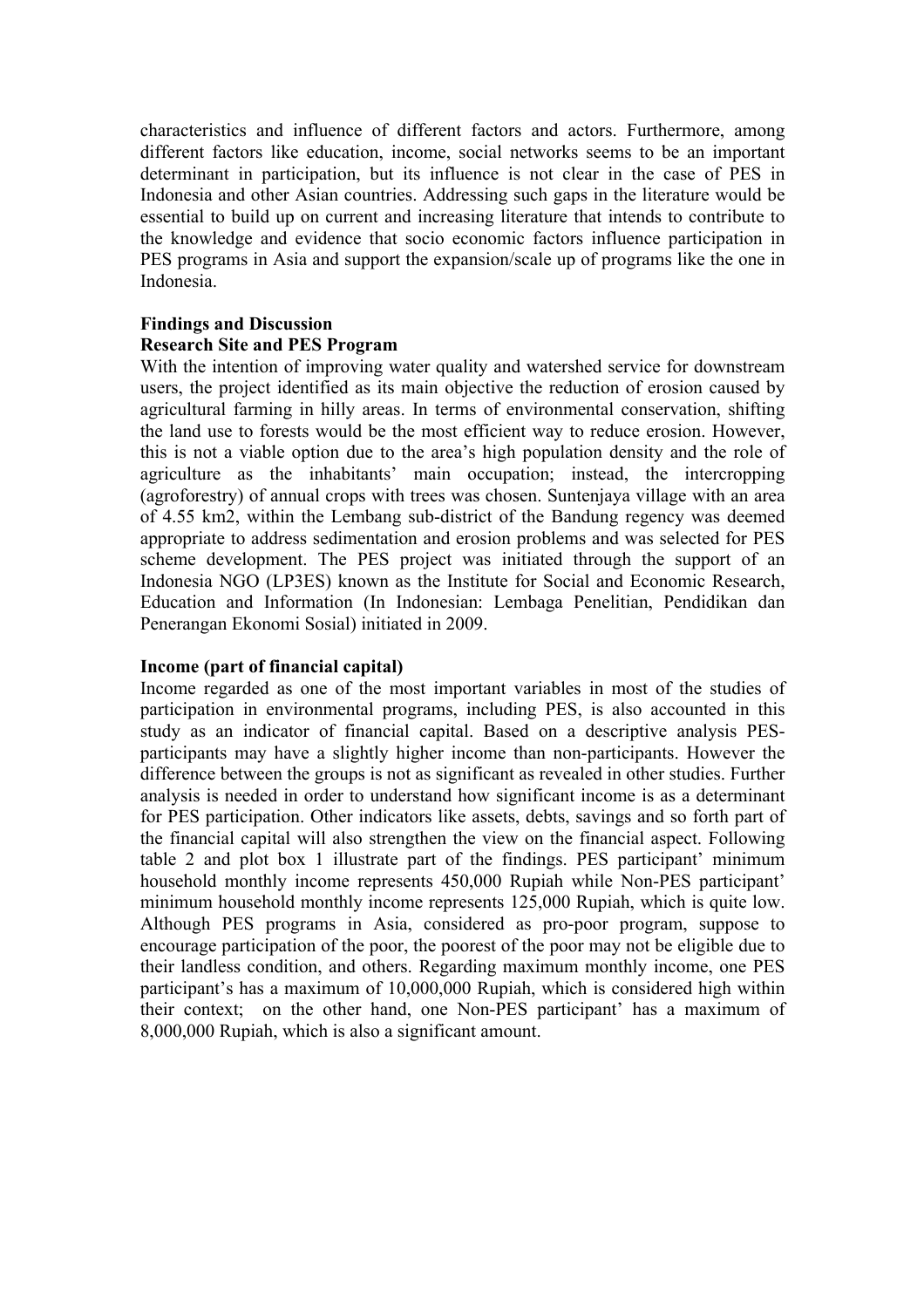|                           |     | PES participants | Non-PES   |
|---------------------------|-----|------------------|-----------|
| Monthly<br>income $(Rp.)$ | Min | 450,000          | 125,000   |
|                           | Max | 10,000,000       | 8,000,000 |
|                           | Avg | 1,800,000        | 1,300,000 |

Table 2: monthly income of PES participants and non-participants in Suntenjaya village

Plot box 1: monthly income of PES participants and non-participants in Suntenjaya village



## **Social networks (part of social capital)**

This variable reflects the highest difference between the two groups, in this study. PES participants value and perceive positive benefits from community interaction, like learning and sharing ideas and information about issues related to agriculture, to loans, to processing coffee, and others. High perceptions most likely lead to join social networks and facilitate collective action. For non-participants, their lower perception is related to their low experience in actually joining groups. Others factors may influence their perception, such as location of their homes, financial constraints, and others. Table 3 describes the results concerning social networks and perception about interaction within the community.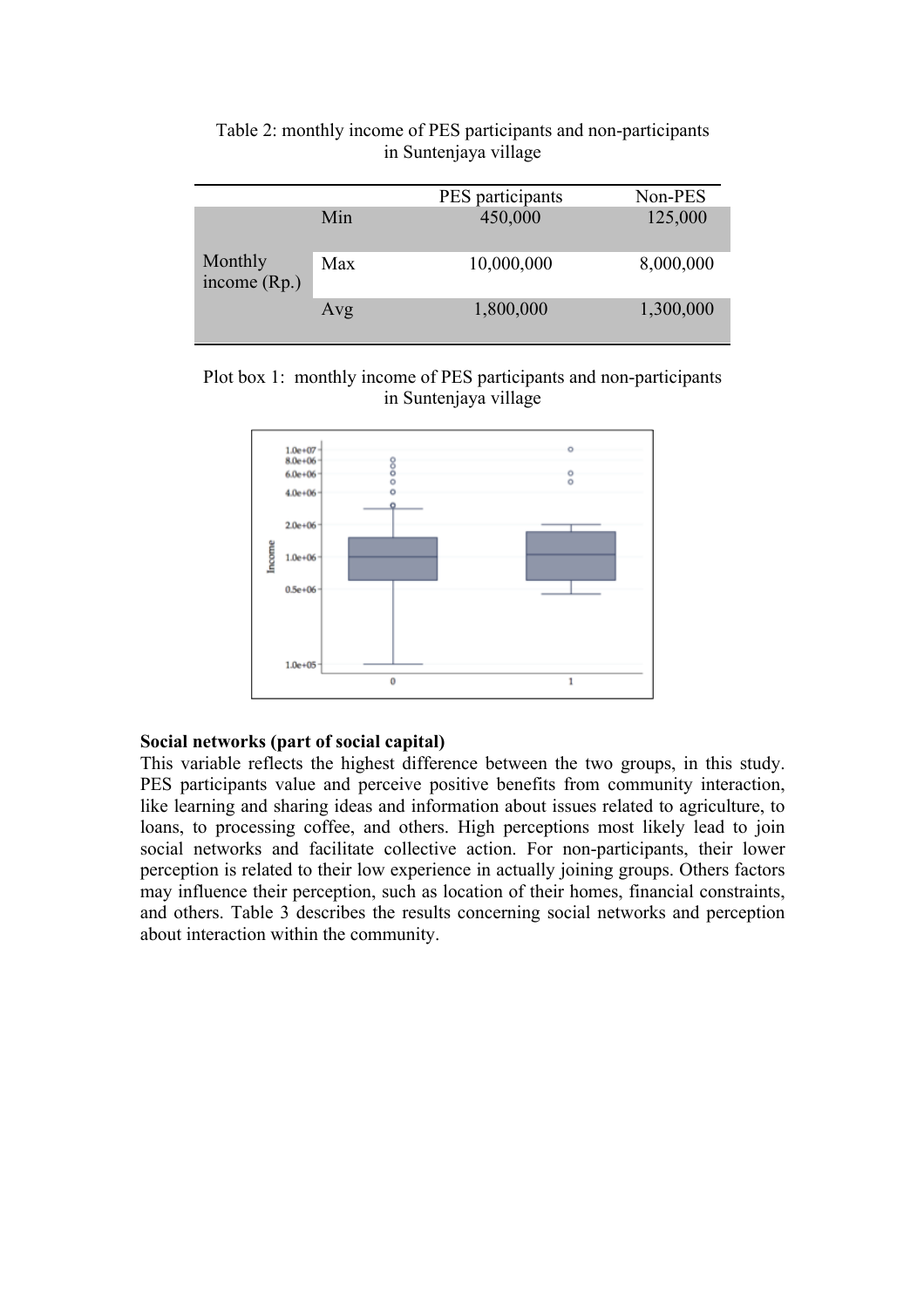|                                                                   | PES participants     |                   |        | Non-PES              |                   |        |
|-------------------------------------------------------------------|----------------------|-------------------|--------|----------------------|-------------------|--------|
| Involvement in<br>associations                                    | $\frac{0}{0}$<br>72% | $N^{\circ}$<br>18 |        | $\frac{0}{0}$<br>18% | $N^{\circ}$<br>28 |        |
| Perceived<br>benefit from<br>interacting<br>with the<br>community | Yes                  | No                | Little | Yes                  | N <sub>o</sub>    | Little |
|                                                                   | 72%                  | 16%               | 12%    | 58%                  | 38%               | 3%     |

# Table 3: social networks of PES participants and non-participants in Suntenjaya village

## **Education and training (part of Human Capital)**

Although income level should be co-related to education level, the following results show how PES participant whom tend to have a higher income also tend to have lower education level compared to non-participants. In terms of trainings, PES participants tend to have more trainings than non- participants. Types of trainings involve coffee grow from extension workers from local office, and other farming related issues. It might be assumed that extension workers would contribute to farmers' conservation knowledge, which might raise their environmental awareness. It was also emphasized from interviews that the head of farmer association and leader of PES have significant trainings. Many farmers stated that he is a trustworthy and capacitated person to lead the PES. Table 4 contrast both group of PES and non-PES participants where the majority's education level reach elementary school (above 80% of the sample in both groups).

|                                 |            | PES participants | Non-PES       |
|---------------------------------|------------|------------------|---------------|
|                                 |            | $\frac{0}{0}$    | $\frac{0}{0}$ |
| Level of Education              | Elementary | 88%              | 82%           |
|                                 | Junior H.  | 8%               | 14%           |
|                                 | Senior H   | 4%               | 3%            |
|                                 | Bachelor   | 0%               | $1\%$         |
| Training related to agriculture |            | 36%              | 20%           |

## Table 4: education and training of PES participants and non-participants in Suntenjaya village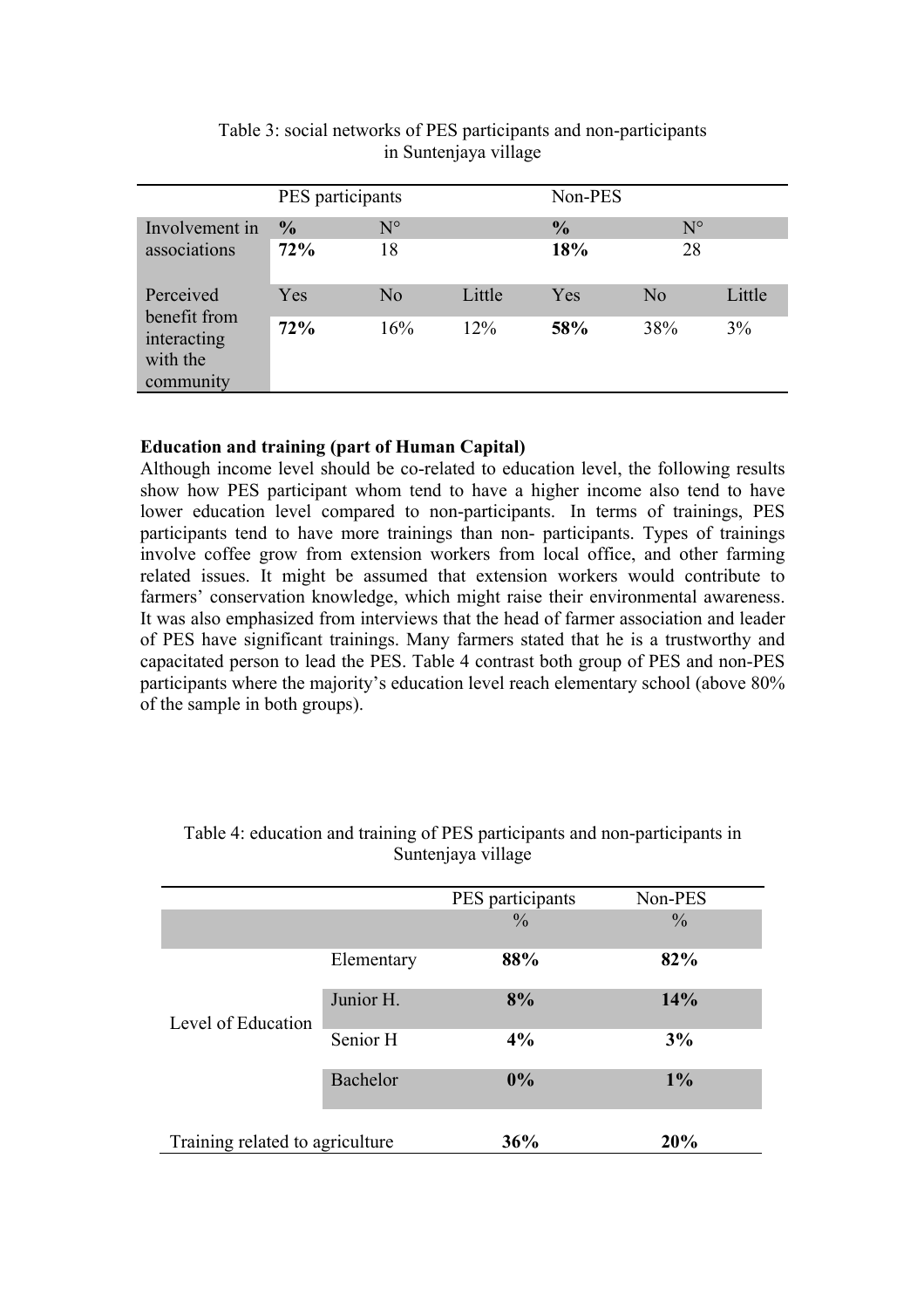In summary some characteristics of the two groups based on some variables suggested by empirical literature are presented in the next table 5. More variables are expected to be included in further analysis in order to build up a more comprehensive view concerning the characteristics of the two groups.

| <b>Variables</b> |                 | <b>PES</b>                                              | <b>Non-PES</b>  |                |  |
|------------------|-----------------|---------------------------------------------------------|-----------------|----------------|--|
|                  |                 |                                                         | participants    |                |  |
|                  |                 | Min                                                     | 22              | 27             |  |
|                  | Age             | Max                                                     | 86              | 76             |  |
|                  |                 | Average                                                 | 51.5            | 45.6           |  |
|                  |                 | Elementary                                              | 88%             | 82%            |  |
|                  | Level of        | Junior High School                                      | 8%              | 14%            |  |
|                  | education       | Senior High School                                      | 4%              | 3%             |  |
|                  |                 | Bachelor                                                | $\left($        | $1\%$          |  |
| Farmer           |                 | Min                                                     | 450,000Rp       | 125,000Rp      |  |
|                  | Monthly         | Max                                                     | 10,000,000Rp    | 8,000,000Rp    |  |
|                  | Income          | Average                                                 | 1,800,000Rp     | 1,300,000Rp    |  |
|                  |                 | Associations/groups                                     | 72%             | 18%            |  |
|                  | Social networks | Perceived benefits                                      | $72\%$ (yes)    | 58% (yes)      |  |
|                  |                 | from interacting                                        | $16\%$ (no)     | $38\%$ (no)    |  |
|                  |                 | with community                                          | $12\%$ (little) | $3\%$ (little) |  |
| Farm             | Farm tittle     | Community land (state owned)                            |                 |                |  |
|                  | Crop type       | broccoli, potato, cabbage, tomato, cauliflower, banana, |                 |                |  |
|                  |                 | coffee                                                  |                 |                |  |

Table 5: characteristics of PES participants and non-participants in Suntenjaya village

## **Conclusion**

Although cash seems to be an important incentive for participation in a rural area context where farmers have low income, this is not the sole and most important factor as farmers concern for their environment  $\&$  consider their association as part of group members (non-financial aspect).

This study also highlights the importance of social networks, which allow farmers to obtain relevant information to act together to address common environmental or social problems, as well as to participate and implement PES programs. On the other hand, weak social networks tend to disadvantage the flow of information to activate synergies to participate in PES, or even consider further aspects like collective action.

As further steps: the first level of descriptive analysis allow us to see different signs that point toward the consideration of social variables in PES programs in Asia. More indicators of different capitals need to be included to strengthen the comprehensive analysis within the capital framework. Further analysis intends to cover a multiple regression based on survey's data and qualitative analysis based on interviews and group discussion.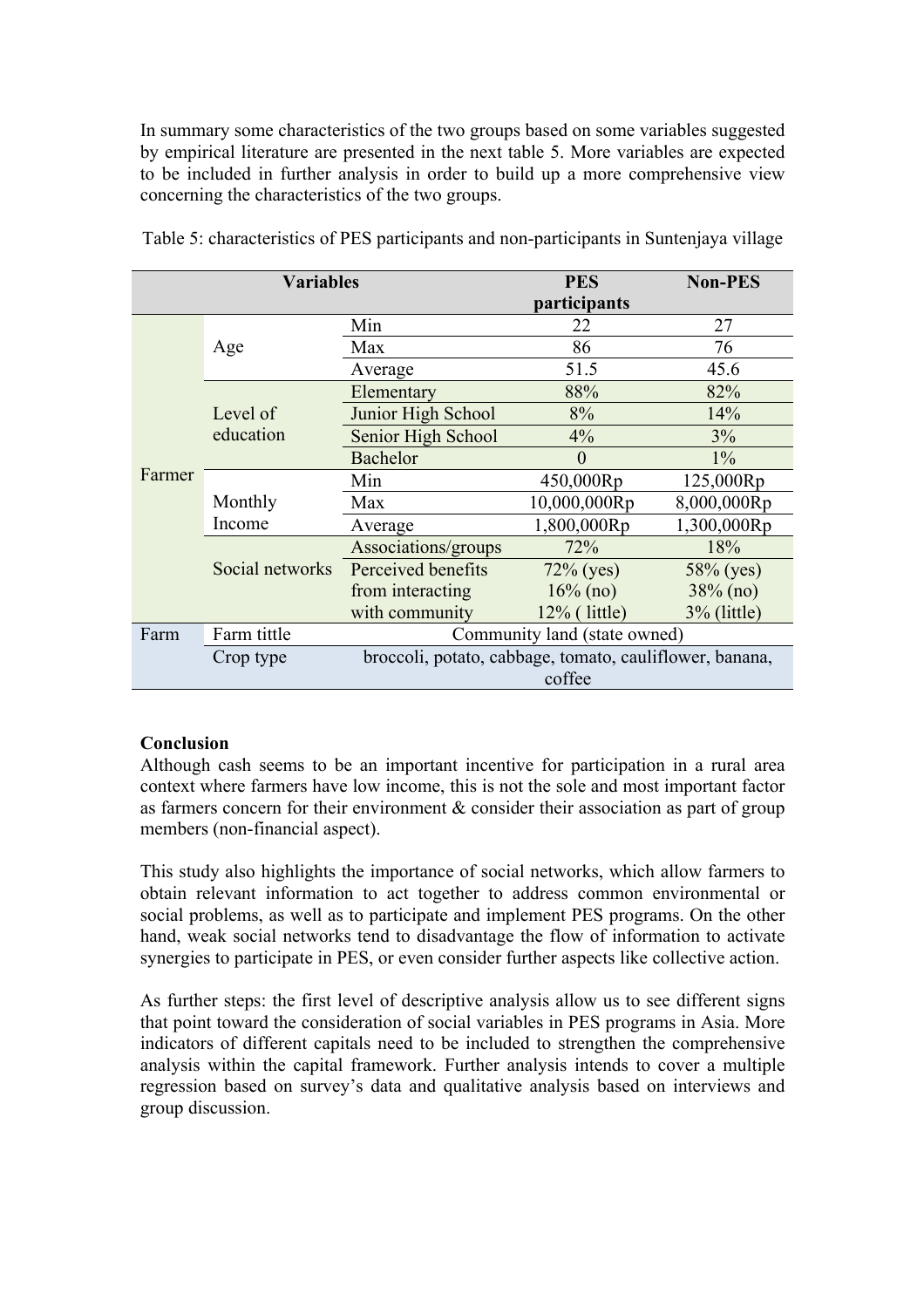#### **References**

- ADB -Asian Development Bank (2007). *Indonesia: Integrated Citarum Water Resources Management Project*. Project Number: 37049. The author.
- Arriagada, R., Sills, E., Pattanayak, S., and Ferraro, P. (2009). Combining Qualitative and Quantitative Methods to Evaluate Participation in Costa Rica's Program of Payments for Environmental Services. *Journal of Sustainable Forestry, 28*:343– 367.
- Agus, F. and Manikmas, O. (2003) Environmental Roles of Agriculture in Indonesia.
- Bodin O. and Crona B. (2009). The role of social networks in natural resource governance: What relational patterns make a difference? *Global Environmental Change 19*. 366–374.
- Boum, Bulte & Van Soest (2008) Trust and cooperation: Social capital and community resource management. *Journal of Environmental Economics and Management 56.155*– 166.
- Bremer L., Farley K., and Lopez-Carr D. (2014). What factors influence participation in payment for ecosystem services programs? An evaluation of Ecuador's Socio-Páramo program. *Land Use Policy 36*. 122– 133.
- Department for International Development, DFID. (1999). Sustainable livelihoods guidance sheets. London: The author.
- Engel, S., Pagiola, S., Wunder, S. (2008). Designing payments for environmental services in theory and practice: An overview of the issues. *Ecological Economics 65*, 663-674.
- Hejnowicz, A.P., et al., (2014). Evaluating the outcomes of payments for ecosystem services programs using a capital asset framework. Ecosystem Services, Elservier: http://dx.doi.org/10.1016/j.ecoser.2014.05.001i
- Jolejole, C, Swinton, C., and Lupi, F.(2009). Incentives to Supply Enhanced Ecosystem Services from Cropland. Selected paper prepared for presentation at the Agricultural & Applied Economics Association's 2009 AAEA & ACCI Joint Annual Meeting, Milwaukee, WI, July 26-28, 2009.
- Knowler, D. and Bradshaw, B.(2007). Farmers' adoption of conservation agriculture: A review and synthesis of recent research. *Food Policy 32*. 25–48.
- Kosoy, N., Martinez-Tuna, M., Muradian, R.and Martinez-Alier, J. (2007). Payments for environmental services in watersheds: Insights from a comparative study of three cases in Central America. *Ecological Economics 61*, 446–455.
- Leimona, B. (2011). Fairly Efficient or Efficiently fair: *success factors and constraints of payment and reward schemes for environmental services in Asia (PhD Thesis).* ISBN 978-94-6173-040-4.
- LPM Equator (2012). *Report on PES Feasibility/Readiness*. Contract No. 104.INDO.1MFS.4-1/132/096. The author.
- Lyon, F(2000).Trust, Networks and Norms: The Creation of Social Capital in Agricultural Economies in Ghana. World Development Vol. 28, No. 4, pp. 663±681.
- OECD (2013). Chapter 3 "Farmer Behavior and Collective Action" in Providing Agri-environmental Public Goods through Collective Action. OECD Publishing. 97.
- Ma S., Swinton S., Lupi F., and Jolejole-Foreman C. (2012) Farmers' Willingness to Participate in Payment-for-Environmental-Services Programmes. Journal of Agricultural Economics, Vol. 63, No. 3. 604–626. Doi: 10.1111/j.1477- 9552.2012.00358.x